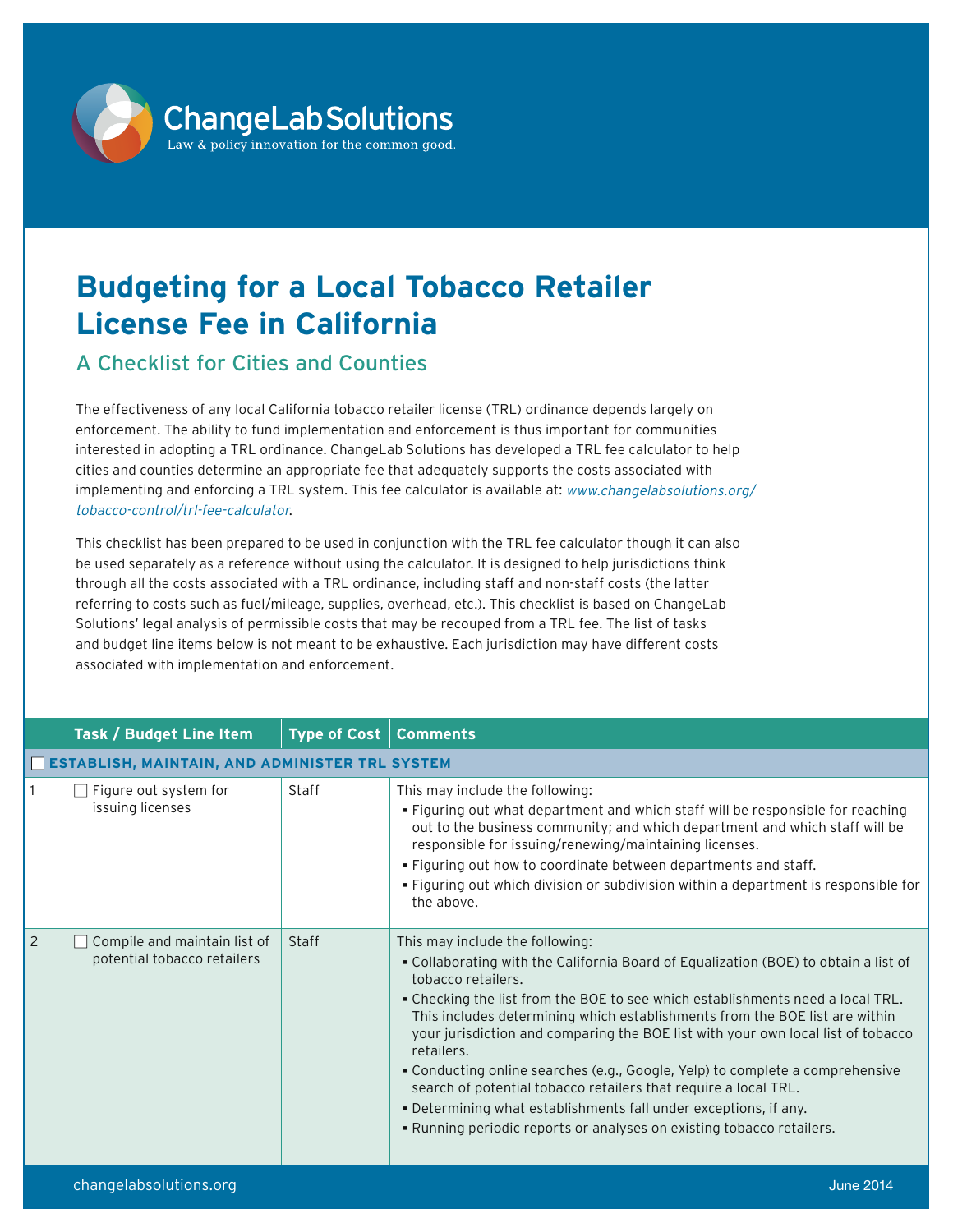

|   | Task / Budget Line Item                                                                                                                                     | Type of Cost | <b>Comments</b>                                                                                                                                                                                                                                                                                                                                                                                                                                                                                              |
|---|-------------------------------------------------------------------------------------------------------------------------------------------------------------|--------------|--------------------------------------------------------------------------------------------------------------------------------------------------------------------------------------------------------------------------------------------------------------------------------------------------------------------------------------------------------------------------------------------------------------------------------------------------------------------------------------------------------------|
|   | ESTABLISH, MAINTAIN, AND ADMINISTER TRL SYSTEM Continued                                                                                                    |              |                                                                                                                                                                                                                                                                                                                                                                                                                                                                                                              |
| 3 | Establish and maintain<br>electronic database for TRL<br>system                                                                                             | Staff        | . This is the technology cost related to establishing and maintaining an electronic<br>database. This may include time/cost spent to establish a database from<br>scratch or incorporate into the jurisdiction's existing database for other types<br>of licenses; and costs associated with system updates or improvements.<br>. The database should have the ability to monitor retailers and all violations for<br>each retailer.                                                                         |
|   |                                                                                                                                                             | Non-staff    | The city/county may outsource this task instead of using its own employees. In<br>that case, an amount can be budgeted under this line item (non-staff costs).                                                                                                                                                                                                                                                                                                                                               |
| 4 | Proactively engage the<br>business community so that<br>they are aware of the TRL<br>ordinance (e.g., effective<br>date, requirements, fines/<br>penalties) | <b>Staff</b> | This may include the following:<br>• Calling businesses and/or commerce/trade groups.<br>. E-mailing businesses and/or commerce/trade groups (including drafting the<br>e-mail and attachments, if any).<br>• Sending US Postal mail to businesses and/or commerce/trade groups (including<br>drafting letters or flyers).<br>- Attending community meetings or meetings hosted by commerce/trade groups<br>(including drafting letters or flyers).<br>. Conducting in-person visits to businesses directly. |
|   |                                                                                                                                                             | Non-staff    | This may include the following costs:<br>- Calls<br>• Postage<br>· Envelopes/paper<br>· Mileage/fuel/auto transport                                                                                                                                                                                                                                                                                                                                                                                          |
| 5 | Answer questions by the<br>business community                                                                                                               | <b>Staff</b> | This may include the following:<br>. Answering retailers' questions when they call.<br>• Answering e-mails.<br>. Answering questions in person when people come into the office.                                                                                                                                                                                                                                                                                                                             |
| 6 | Prepare and disseminate<br>information about TRL<br>ordinance; prepare<br>and disseminate TRL<br>applications                                               | Staff        | This may include the following:<br>. Drafting and disseminating background information and instructions for<br>applying for a TRL on the city/county website.<br>. Drafting and disseminating background information and instructions for<br>applying for a TRL through mass distribution via US Postal mail.<br>. Drafting the application form for license issuance/renewal.                                                                                                                               |
|   |                                                                                                                                                             | Non-staff    | This may include the following costs:<br>$\blacksquare$ Calls<br>- Postage<br>· Envelopes/paper<br>• Mileage/fuel/auto transport                                                                                                                                                                                                                                                                                                                                                                             |
| 7 | Receive and process<br>applications for initial<br>license issuance                                                                                         | Staff        | This may include the following:<br>· Processing payment.<br>. Checking all applications for completeness and reaching out to applicants who<br>submit incomplete forms.<br>. Checking each applicant to ensure that it meets the requirements for receiving<br>a license.<br>. Coordinating with other departments, as applicable (e.g., Department of Public<br>Health, Finance Department, Business License Department, Police Department,<br>City Attorney's Office).                                     |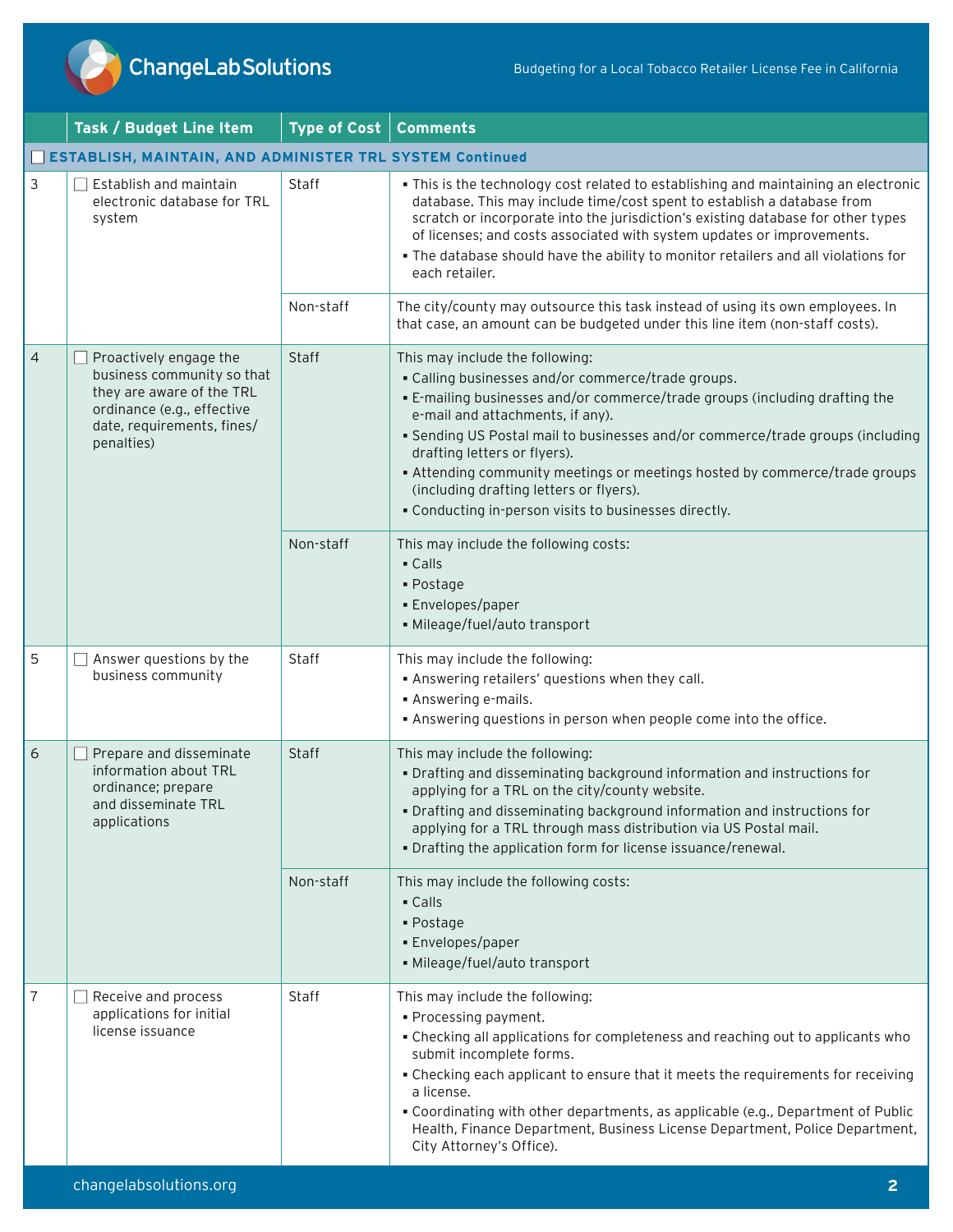

**ChangeLabSolutions** 

|                                                          | Task / Budget Line Item                                                                                                                               | <b>Type of Cost</b> | <b>Comments</b>                                                                                                                                                                                                                                                                                                                                                                                                                                                          |
|----------------------------------------------------------|-------------------------------------------------------------------------------------------------------------------------------------------------------|---------------------|--------------------------------------------------------------------------------------------------------------------------------------------------------------------------------------------------------------------------------------------------------------------------------------------------------------------------------------------------------------------------------------------------------------------------------------------------------------------------|
| ESTABLISH, MAINTAIN, AND ADMINISTER TRL SYSTEM Continued |                                                                                                                                                       |                     |                                                                                                                                                                                                                                                                                                                                                                                                                                                                          |
| 8                                                        | Prepare and mail licenses                                                                                                                             | Staff               | This includes time for preparing and mailing licenses.                                                                                                                                                                                                                                                                                                                                                                                                                   |
|                                                          |                                                                                                                                                       | Non-staff           | This may include the following costs:<br>· Envelopes/paper/certificates<br>• Postage                                                                                                                                                                                                                                                                                                                                                                                     |
| 9                                                        | Monitor retailers for license<br>expiration and renewal                                                                                               | Staff               | This includes time for monitoring retailers for license expiration and renewal.                                                                                                                                                                                                                                                                                                                                                                                          |
| 10                                                       | Prepare and disseminate<br>information/applications for<br>renewal                                                                                    | Staff               | This may include the following:<br>. Drafting reminder/instructions for renewing which can be disseminated through<br>e-mail or US Postal mail.<br>. Drafting and disseminating background information and instructions for<br>renewing license on city/county website.                                                                                                                                                                                                  |
|                                                          |                                                                                                                                                       | Non-staff           | This may include the following costs:<br>· Envelopes/paper<br>$\blacksquare$ Postage                                                                                                                                                                                                                                                                                                                                                                                     |
| 11                                                       | Receive and process<br>applications for license<br>renewal                                                                                            | Staff               | This may include the following:<br>· Processing payment.<br>. Checking all applications for completeness and reaching out to applicants who<br>submit incomplete forms.<br>. Checking each applicant to ensure that it meets the requirements for receiving<br>a license.<br>. Coordinating with other departments, as applicable (e.g., Department of Public<br>Health, Finance Department, Business License Department, Police Department,<br>City Attorney's Office). |
| 12                                                       | Enter data into and update<br>database for license<br>issuance and renewal                                                                            | Staff               | This includes time for data entry.                                                                                                                                                                                                                                                                                                                                                                                                                                       |
|                                                          | <b>ENFORCEMENT: CONDUCTING COMPLIANCE CHECKS</b>                                                                                                      |                     |                                                                                                                                                                                                                                                                                                                                                                                                                                                                          |
| 13                                                       | Meet with all related<br>personnel to: (1) coordinate<br>enforcement strategy;<br>and (2) develop/maintain<br>policy and procedure for<br>enforcement | Staff               | This involves inter-agency coordination and may include, as applicable: (1) Depart-<br>ment of Public Health; (2) Finance Department; (3) Business License Department;<br>(4) Police Department; and/or (5) City Attorney's Office. This may include the time<br>for training different agencies.                                                                                                                                                                        |
| 14                                                       | Prepare/update data<br>collection forms                                                                                                               | Staff               | This includes time for preparing/updating the forms that the youth decoys,<br>chaperones, and/or enforcement personnel will use for each operation.                                                                                                                                                                                                                                                                                                                      |
| 15                                                       | Prepare/update routes for<br>the buy operations                                                                                                       | Staff               | This includes time for preparing the route for each day's enforcement operations.                                                                                                                                                                                                                                                                                                                                                                                        |
| 16                                                       | Recruit and train youth<br>decoys and chaperones                                                                                                      | <b>Staff</b>        | This includes time for recruiting and training youth decoys and chaperones that<br>accompany the youth decoys during enforcement operations.                                                                                                                                                                                                                                                                                                                             |
|                                                          |                                                                                                                                                       | Non-staff           | This may include the following costs:<br>· Incentives for youth decoys and chaperones<br>. Food for youth decoys and chaperones during training sessions<br>· Mileage/fuel/auto transport                                                                                                                                                                                                                                                                                |
|                                                          | changelabsolutions.org                                                                                                                                |                     | 3                                                                                                                                                                                                                                                                                                                                                                                                                                                                        |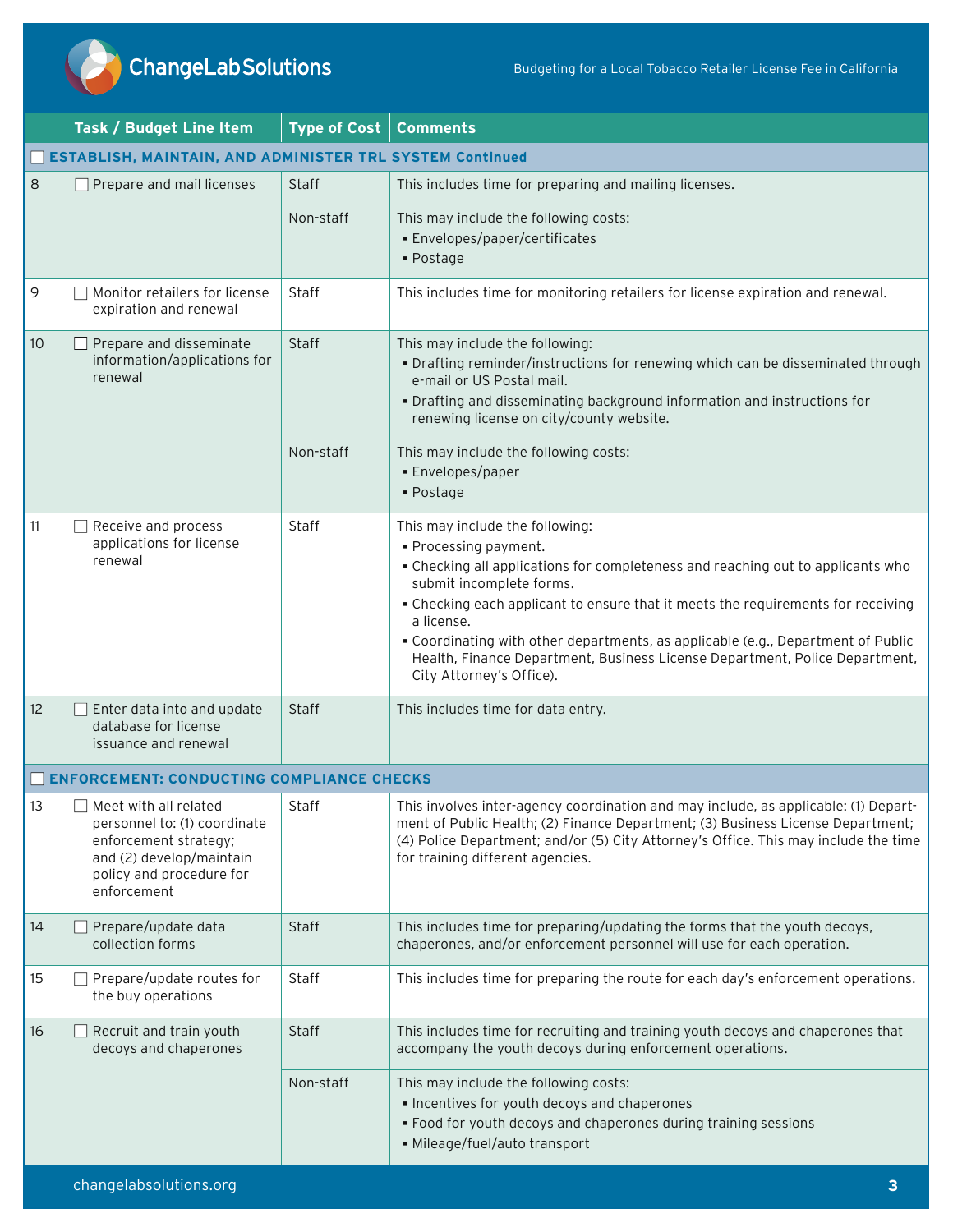

|    | Task / Budget Line Item                                                                                                                           | <b>Type of Cost</b> | <b>Comments</b>                                                                                                                                                                                                                                                                                                                                                                            |  |
|----|---------------------------------------------------------------------------------------------------------------------------------------------------|---------------------|--------------------------------------------------------------------------------------------------------------------------------------------------------------------------------------------------------------------------------------------------------------------------------------------------------------------------------------------------------------------------------------------|--|
|    | <b>ENFORCEMENT: CONDUCTING COMPLIANCE CHECKS Continued</b>                                                                                        |                     |                                                                                                                                                                                                                                                                                                                                                                                            |  |
| 17 | Conduct buy operations                                                                                                                            | Staff               | This includes time for conducting the youth decoy operations.                                                                                                                                                                                                                                                                                                                              |  |
|    | using youth decoys                                                                                                                                | Non-staff           | This may include the following costs:<br>. Equipment/software/technical support used to aid enforcement efforts (e.g.,<br>tablet, laptops, phones, cameras, audio devices)<br>· Mileage/fuel/auto transport<br>. Money used by youth decoys to purchase tobacco products<br>. Food for youth decoys before/during/after decoy operations                                                   |  |
| 18 | Fill out post-operation forms                                                                                                                     | Staff               | This includes time for filling out forms after each youth decoy operation.                                                                                                                                                                                                                                                                                                                 |  |
| 19 | Update database for<br>enforcement/compliance<br>results                                                                                          | Staff               | This includes time for data entry.                                                                                                                                                                                                                                                                                                                                                         |  |
|    | <b>ENFORCEMENT: AFTER THE COMPLIANCE CHECKS</b>                                                                                                   |                     |                                                                                                                                                                                                                                                                                                                                                                                            |  |
| 20 | Meet with all related<br>personnel as necessary<br>to: (1) coordinate post-<br>compliance check strategy;<br>and (2) next steps for<br>violators. | Staff               | This involves inter-agency coordination and may include, as applicable: (1) Depart-<br>ment of Public Health; (2) Finance Department; (3) Business License Department;<br>(4) Police Department; and/or (5) City Attorney's Office. This may include the time<br>for training different agencies.                                                                                          |  |
| 21 | Prepare and deliver<br>violation notices                                                                                                          | Staff               | This includes the time for preparing and delivering violation notices and/or no-<br>tices of non-violation (i.e., congratulations letters).                                                                                                                                                                                                                                                |  |
|    |                                                                                                                                                   | Non-staff           | This may include the following costs:<br>• Envelopes/paper<br>- Postage                                                                                                                                                                                                                                                                                                                    |  |
| 22 | File/prosecute/settle cases                                                                                                                       | <b>Staff</b>        | This may include the following:<br>. Filing cases.<br>. Preparing for cases (including gathering and organizing evidence, and<br>collaborating with different agencies, as applicable).<br>. Prosecuting and/or settling cases (including preparing to testify, testifying, and<br>collaborating with different agencies, as applicable).                                                  |  |
|    |                                                                                                                                                   | Non-staff           | This may include court fees.                                                                                                                                                                                                                                                                                                                                                               |  |
| 23 | Update database for case/<br>settlement results                                                                                                   | Staff               | This includes time for data entry.                                                                                                                                                                                                                                                                                                                                                         |  |
| 24 | Develop press release and<br>respond to media                                                                                                     | <b>Staff</b>        | This includes time for developing a press release and handling media inquiries.                                                                                                                                                                                                                                                                                                            |  |
| 25 | Monitor retailers for license<br>suspension/revocation                                                                                            | Staff               | This may include the following:<br>- Keeping track of retailers for license suspension/revocation.<br>· Suspending/revoking licenses, as appropriate (including time on administrative<br>hearings and collaborating with different agencies, as applicable).<br>. Inspecting establishments to ensure that retailers with suspended/revoked<br>licenses are not selling tobacco products. |  |
|    |                                                                                                                                                   | Non-staff           | This may include the following costs:<br>• Envelopes/paper<br>• Postage<br>• Mileage/fuel/auto transport related to inspections for suspended/revoked<br>licenses                                                                                                                                                                                                                          |  |
| 26 | Aggregate/analyze data                                                                                                                            | Staff               | This includes analyzing data and preparing regular reports and analyses.                                                                                                                                                                                                                                                                                                                   |  |
|    | changelabsolutions.org                                                                                                                            |                     | 4                                                                                                                                                                                                                                                                                                                                                                                          |  |